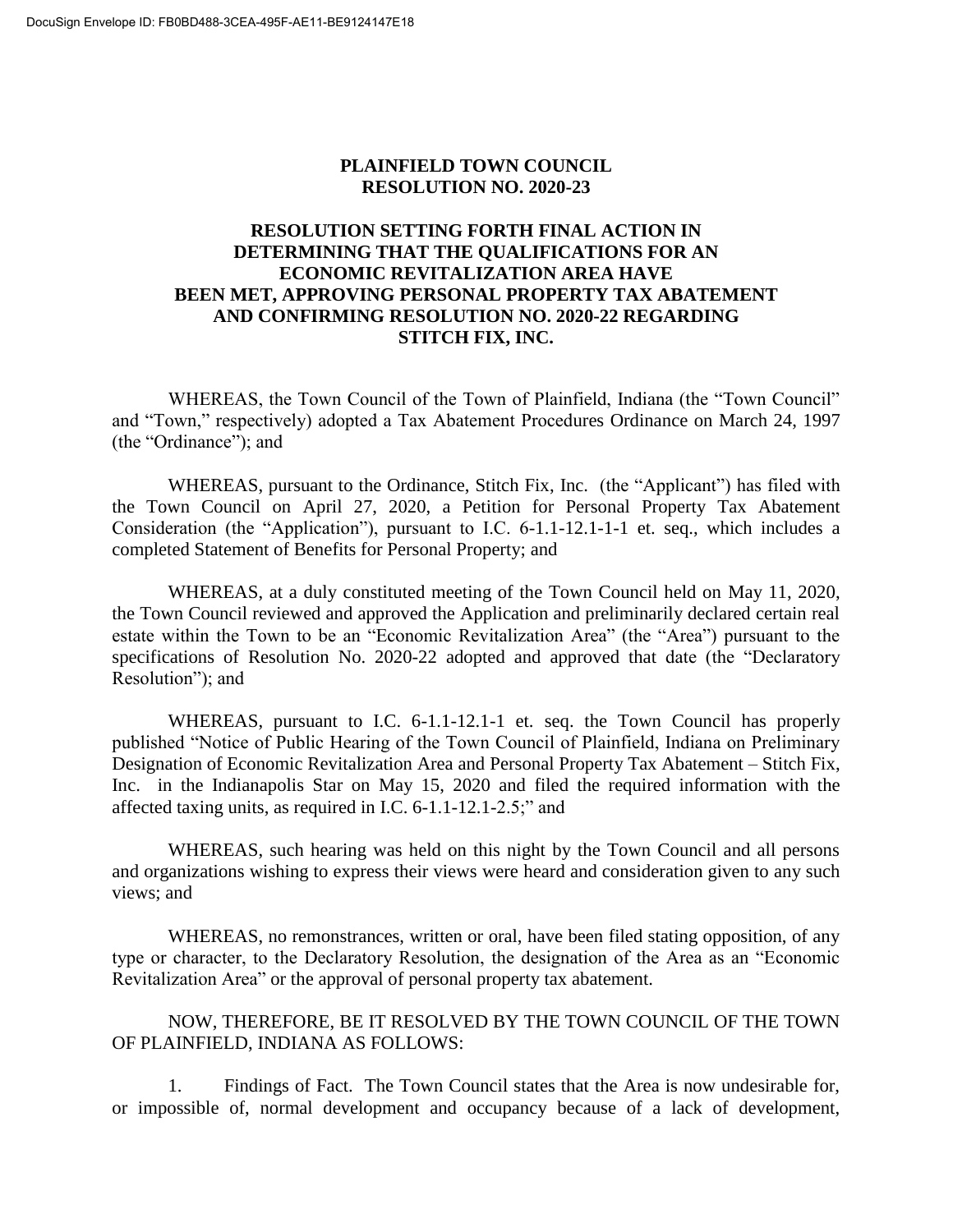cessation of growth, deterioration of improvements or character of occupancy, age, obsolescence, substandard buildings or other factors that have impaired value or prevent normal development of property. The Town Council hereby finds the following:

- (a) The estimate of the value of the Applicant's project shown in the Application is reasonable;
- (b) The employment numbers shown in the Application, if any, are reasonably expected;
- (c) The salaries related to such employment, if any, are reasonable;
- (d) The benefits to be received from the Applicant's project are sufficient to justify the deduction; and
- (e) That, unless otherwise approved, any abatement for the Area shall have its abatement calculated in accordance with the standard abatement percentages shown on the chart attached as Exhibit A to this resolution and shall otherwise be in accordance with the Ordinance.

2. Compliance with the Ordinance and Indiana Law. It is hereby found by the Town Council that the Application complies with the Ordinance and Indiana Code 6.1.1-12.1-3.

3. Confirmation of the Declaratory Resolution. It is hereby declared by the Town Council that the Declaratory Resolution is in all respects hereby confirmed, and it is hereby stated that the qualifications for an economic revitalization area have been met by the Applicant as to the real estate described in Exhibit A of the Declaratory Resolution and a seven (7) year personal property tax abatement is approved in accordance with the percentages shown for abatement on the attached Exhibit A are approved.

4. Final Action. After legally required public notice, and after public hearing pursuant to such notice, the Town Council hereby takes "final action," as that phrase is defined in I.C. 6-1.1-12.1-1 et. seq., on the date hereof, with regard to designation of the Area, approval of the Application, and the approval of the Declaratory Resolution.

5. Effective Date. This resolution shall be effective immediately upon its passage, subject to any right of appeal as provided by Indiana law.

6. Filing with Hendricks County Authorities. Upon the adoption of this resolution, the Clerk-Treasurer of the Town shall cause a certified copy of this resolution to be filed with the Hendricks County Assessor and/or such other Hendricks County government officials as shall be necessary to make the Applicant eligible to file for real estate tax abatement as to the personal property improvements contemplated by the Application heretofore reviewed and approved by the Declaratory Resolution and ratified and confirmed by this resolution.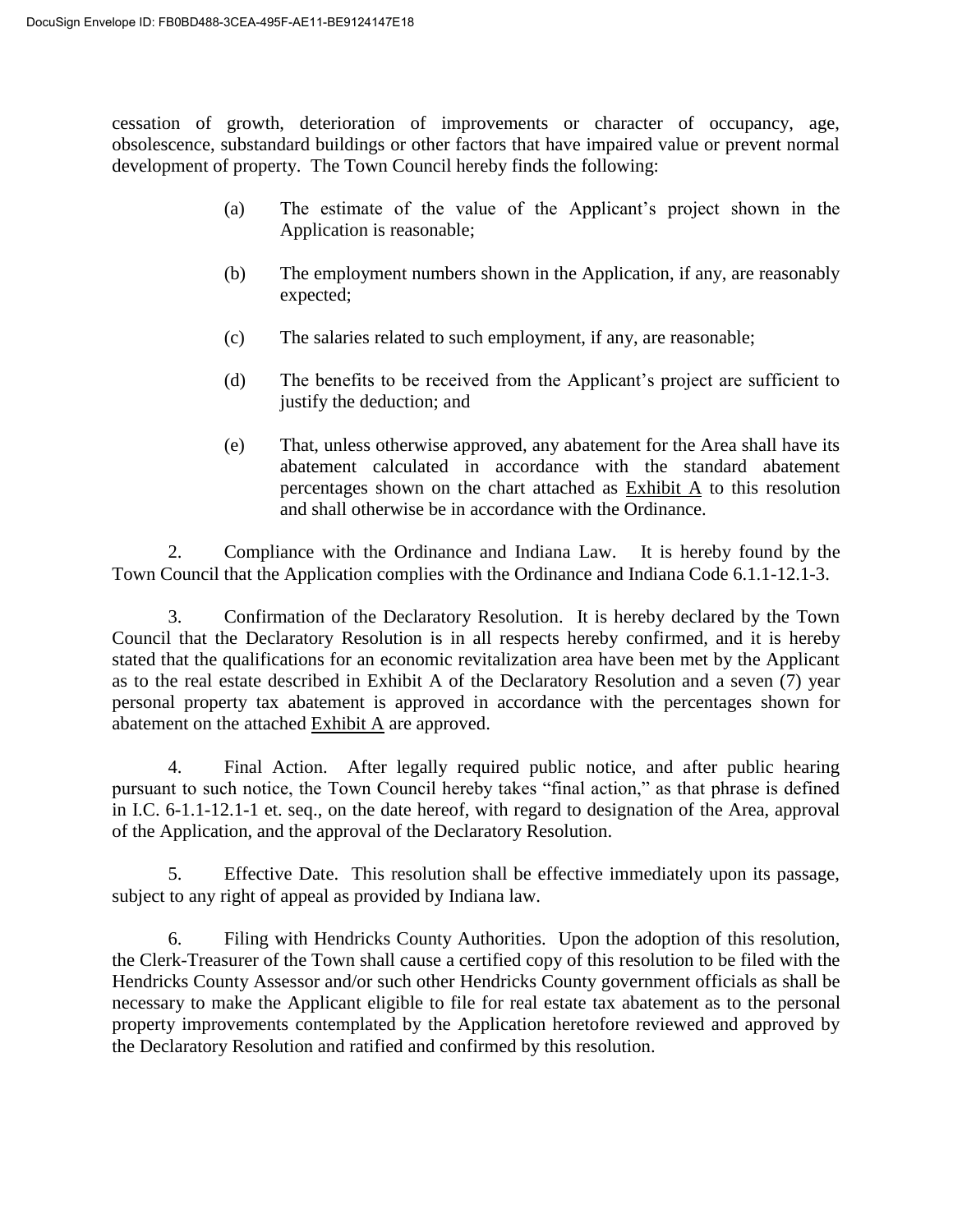Adopted by the Town Council of the Town of Plainfield, Indiana this 28th day of May, 2020.

|                                   | Robin G. Brandgard            |                               |  |
|-----------------------------------|-------------------------------|-------------------------------|--|
|                                   |                               | Robin G. Brandgard, President |  |
| Bill Kirchoff                     |                               |                               |  |
|                                   | Bill Kirchoff, Vice President |                               |  |
| kent Mephail                      |                               |                               |  |
| Kent McPhail                      |                               |                               |  |
| lance angle                       |                               |                               |  |
| 32E36D005E374BD<br>Lance K, Angle |                               |                               |  |
| Van Bridge                        |                               |                               |  |

Attested by:

 $\frac{1}{2}$   $\frac{1}{2}$   $\frac{1}{2}$   $\frac{1}{2}$   $\frac{1}{2}$   $\frac{1}{2}$   $\frac{1}{2}$   $\frac{1}{2}$   $\frac{1}{2}$   $\frac{1}{2}$   $\frac{1}{2}$   $\frac{1}{2}$   $\frac{1}{2}$   $\frac{1}{2}$   $\frac{1}{2}$   $\frac{1}{2}$   $\frac{1}{2}$   $\frac{1}{2}$   $\frac{1}{2}$   $\frac{1}{2}$   $\frac{1}{2}$   $\frac{1}{2}$ 

Mark J. Todisco, Clerk-Treasurer Town of Plainfield, Indiana